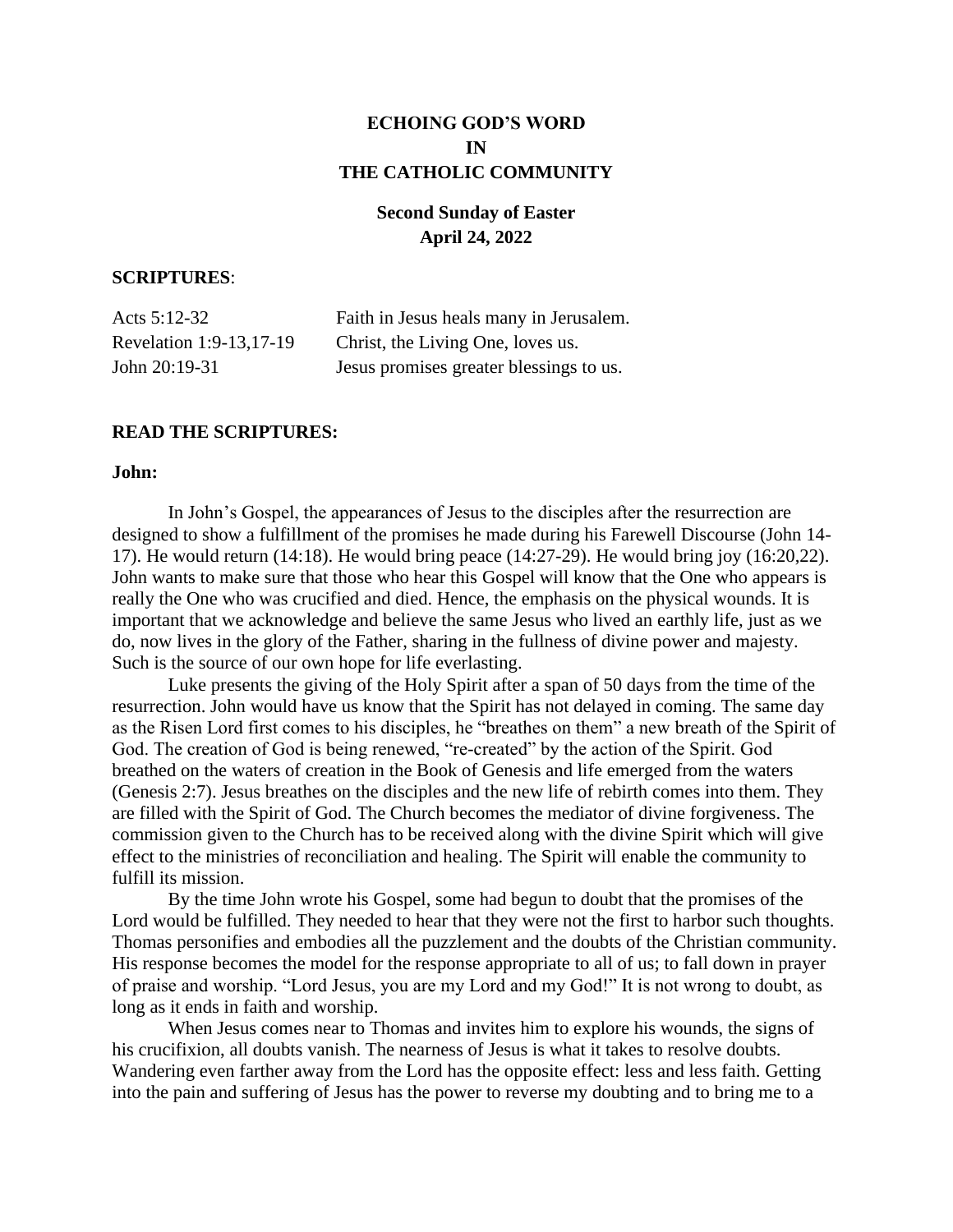stance of believing and worshipping. When we bring our pain to be joined with that of Jesus in the Holy Sacrifice, we will know with a divine insight that he is our Lord and our God.

 Originally, the Gospel of John probably ended here. Chapter 21 is obviously a later addition. Those who hear this Gospel should ponder the true meaning of Jesus' life and ministry. If we believe in his death and resurrection, we will have new life. Our hope for eternal life rests on the faith we have in Jesus Christ, Lord and Savior.

#### **Acts:**

The beginning of the Book of Acts lays out for the community several summaries of the teaching and ways of acting proper to the early Church (Acts 2:42-47; Acts 4:32-35). In this summary (Acts 5:12-16), the apostles are able to work signs and wonders just as Jesus did in his own ministry. Crowds came to Jesus when he displayed the signs of the kingdom. Crowds begin to come to the apostles, too. Luke wants us to see that there is an amazing parallel between the life and ministry of Jesus and the life and ministry of his disciples. The good news will spread to the far corners of the earth when these pilgrims gathered in Jerusalem will return to their homes in the far reaches of the Roman Empire.

### **Revelation:**

 Today, the Church begins an orderly reading of the Book of Revelation which will last until, but not including, Pentecost. This is the book that reveals the final triumph of good over evil, of life over death. It is most appropriate for the season of Easter. The message begins with the Seven Letters to Seven Churches. "Seven" being the perfect and complete number in apocalyptic literature, we are to infer that the revelation of God is complete (seven letters) and addressed to all of God's people (seven churches). The imagery is elaborate: "one like the son of man" relates to the angel seen in Daniel 10:5-6; the garb of the high priest in Exodus 28:4; the Ancient of Days again in Daniel 7:9; the cherubim and the glory of God in Ezekiel 1:5-6,24 and 43:2. The "two-edged sword" is the word of God in Hebrews 4:12. The Risen One is he who determines how this fullness of revelation will be transmitted: "Write!"

#### **QUESTIONS FOR DISCUSSION**

- **1.** Have you noticed that Jesus did not promise the gift of peace: he *gives* that gift! Do you see the Church as the recipient of that gift? Do you see yourself having been given peace by Christ? In what ways? Describe the many gifts of peace given to the Church and the many gifts of peace given to you. Have you ever felt Christ *breathing in your face?* (He does not breathe *down our necks!* He breathes upon us face to face, imparting the Holy Spirit which brings peace).
- 2. Describe how you have come to appreciate the "doubting" of Thomas and what you have learned about believing from your own experience of doubting. Tell your family about some of the doubts you have had about God, about Jesus, about the Church, the sacraments, eternal life, life after death, the forgiveness of sins, etc. Share with others how those doubts have been turned into faith by Jesus coming close to you and showing you his wounds in your own suffering or in illness or in sorrow.